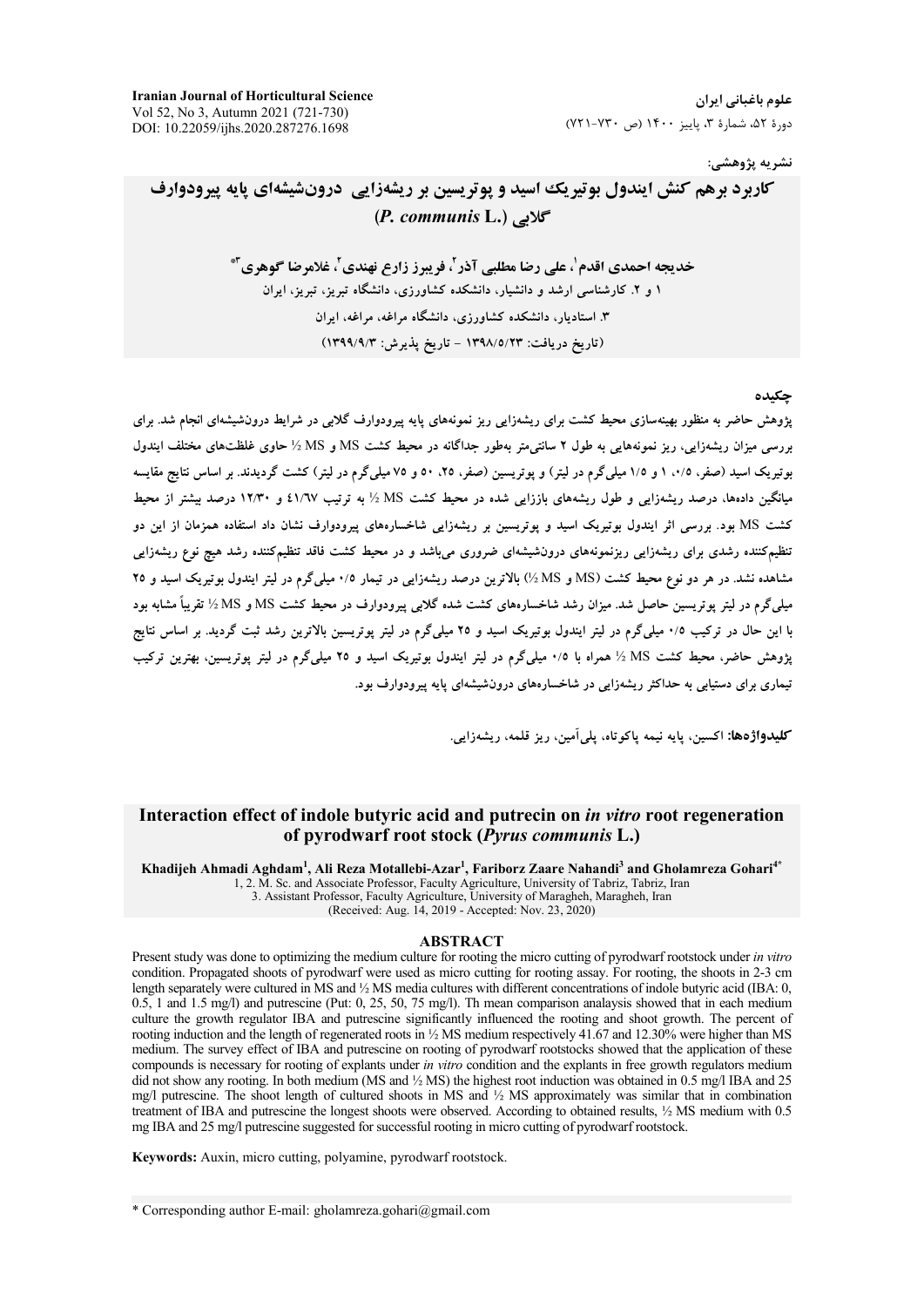$YYY$ 

#### مقدمه

ازدياد ارقام گلابي معمولاً توسط پيوند روي پايه بذري گلابی اروپایی (Pyrus communis L.)، یایههای کلونال به (Cydonia oblonga L.) و یا گونههای دیگر گلابی که با قلمه یا خوابانیدن تکثیر میشوند، صورت میگیرد. پاکوتاه کنندگی و بازده باردهی بالا و همچنین تحمل شرایط نامساعد خاک از مهمترین شاخصهای گزینش پایههای درختان میوه از جمله پایههای گلابی میباشد. تکثیر این پایهها از طریق بذر، قلمه وخوابانيدن علاوه بر وابسته بودن به فصول خاصی از سال، نیازمند صرف زمان طولانی، تسهیلات خزانهای زیاد و مهارتهای فردی میباشد .(Zimmerman et al., 1995)

با توجه به محدودیتهای موجود در تکثیر پایههای مختلف گلابی به روش کلاسیک، استفاده از شیوههای نوین ریزازدیادی به منظور تکثیر انبوه پایههای گلابی از نظر اقتصادی قابل توجیه است. در اغلب پژوهشها، موفقیت در تولید درونشیشهای پایههای مختلف درختان میوه از جمله گلابی گزارش شده است. اغلب پایههای پاکوتاه کننده گلابی متعلق به گونه گلابی اروپایی (P. communis) هستند که سازگاری بسیار خوبی با ارقام تجاری دارند، همچنین این پایهها را میتوان از طریق روشهای کشت بافت با سرعت بالا تكثير و عرضه نمود. پايه نيمه پاكوتاه پیرودوارف به سبب ویژگیهای پاکوتاه کنندگی، تحریک زود باردهی، تمایل کم به تولید پاجوش، مقاومت نسبی به بیماری آتشک و مقاومت قابل توجه به آهک و کلروز از جمله پایههای مورد توجه گلابی است که استفاده از این پایه در حال گسترش میباشد (Radnia, 1996). براساس ويژگىهاى مطلوب پايه پیرودوارف، افزایش راندمان تکثیر این پایه از طریق کشت بافت اهمیت اقتصادی بالایی خواهد داشت .(Paprstein et al., 2013)

از مهمترین مراحل در تولید پایههای درختان میوه از طریق کشت بافت، القای موفقیتآمیز ریشهزایی در ریز قلمههای حاصل از مرحله پرآوری میباشد. برای تحریک ریشهزایی، تنظیم کنندههای رشد مختلفی ممکن است مورد استفاده قرار گیرد که انتخاب نوع و

غلظت هر کدام از این ترکیبات می تواند در میزان موفقیت در ریشهزایی مؤثر باشد. نوع و غلظت تنظیم کنندههای رشد مورد استفاده، درصد ریشهزایی را به میزان قابل ملاحظهای تحت تأثیر قرار میدهد. استفاده از اکسینهای ایندول بوتیریک اسید (IBA) و نفتالین استیک اسید (NAA) در ریشهزایی ریز قلمههای پایههای مختلف گلابی موفقیتآمیز گزارش شده است. ایندول بوتیریک اسید در القای ریشهزایی ريز نمونههاي پايه گلابي (P. betuleafolia L.) بسيار مؤثر بود و بالاترین درصد ریشهزایی از ریز قلمههای كشت شده در محيط كشت MS با نصف غلظت عناصر ماکرو و میکرو (MS ½) و دارای ۲ میلی گرم در لیتر IBA، یک گرم در لیتر زغال فعال و ۲۰ گرم در لیتر Hassanen & Gabr, ) ساكارز ريشەزايى مشاهده شد 2012). درصد ریشهزایی، تعداد ریشه در هر ریز نمونه و طول ریشهچه در گلابی گونه P. pashia تحت تأثیر نوع محیط کشت و تنظیم کنندههای رشد گزارش شده است. NAA با غلظت ١ ميلي گرم در ليتر و IBA با غلظت ٠/١ ميليگرم در ليتر در محيط كشت MS 1⁄2 بهترتیب عامل القای ۲۷/۴۶ و ۱۴/۰۸ درصد ریشهزایی Rehman et al., ) گردیدند ( Rehman et al., ) 2014). علاوه بر اكسينها، استفاده از پلي آمينها و مخصوصاً پوتریسین برای القای ریشهزایی در ریز نمونههای پایههای گیاهان چوبی گزارش شده است. پوتریسین از جمله ترکیبات پلیآمینی است که نه تنها سمیت اندکی داشته، بلکه القای ریشهزایی را تسریع میکند (Wu et al., 2010). این ترکیبات عمدتاً برای تحریک ریشەزایی گیاهان چوبی سختریشەزا از قبیل Rugini et ) و زيتون ( Cristofori et al., 2010) al., 1989) مورد استفاده قرار گرفته است. پلی آمینها به تنهایی و یا در ترکیب با اکسینها موجب تحریک شدیدتر تولید ریشهها در گیاهان سخت ریشهزا می شوند و استفاده آنها در شرایط درون شیشهای و Rugini et al., ) نیز در شرایط مزرعهای مرسوم است 1993). با توجه به اهميت پايه پيرودوارف و ریشهدار کردن شاخسارههای حاصل از مرحله پرآوری، لازم است تا نوع و غلظت تنظیم کنندههای رشدی موثر بر ریشهزایی و رشد شاخساره ریشهدار شده بهینه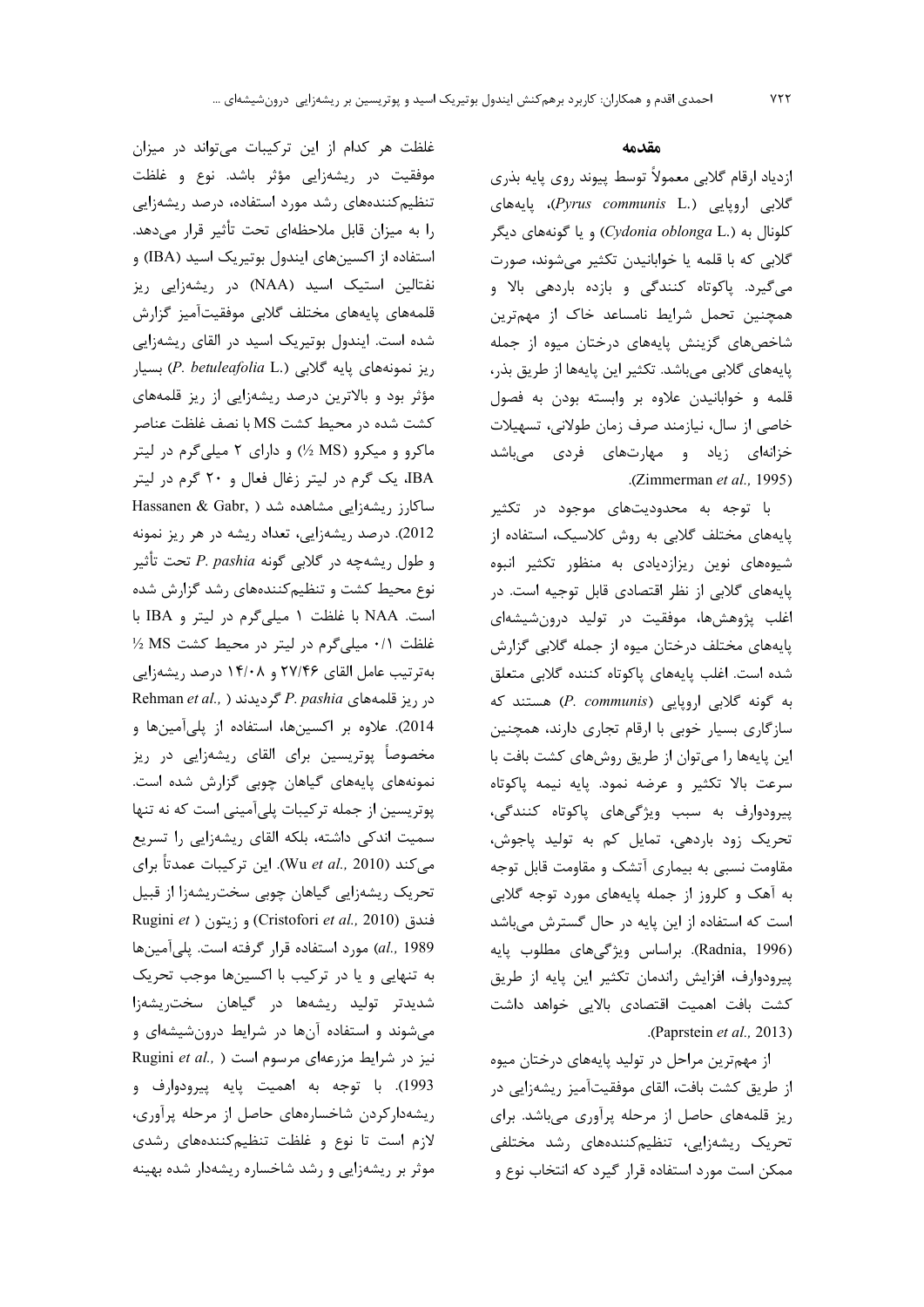گردد. لذا در این پژوهش اثر غلظتهای مختلف ایندول بیوتریک اسید و پوتریسین در محیط کشت MS و MS½ بر مرحله ریشهزایی مورد بررسی قرار گر فت.

#### مواد و روشها

### مواد گیاهی

نمونههای گیاهی مورد استفاده در این پژوهش از پایه پیرودوارف گلابی که بهصورت درون شیشهای نگهداری می شدند، از شرکت نهال گستر رویان تهیه گردید. تمامی مراحل این آزمایش در آزمایشگاه کشت بافت و بیوتکنولوژی گیاهی دانشکده کشاورزی دانشگاه تبریز انجام يذيرفت.

## تهیه محیط کشت و پر آوری گیاهچههای درونشیشهای

جهت پرآوری ریزنمونهها از محیط کشت تغییر یافته Murashige & Skoog, 1962) MS) دارای ۲ میلیگرم در لیتر بنزیل آمینو پورین (BAP) و یک میلیگرم در لیتر اسید جیبرلیک (GA3) استفاده گردید (Vujovic et al., 2012). بازكشت گیاهچهها در محيط كشت جديد به فواصل هر سه هفته يک بار از آغاز کشت به مدت ۴ ماه انجام شد.

# ارزیابی اثر ایندول بوتیریک اسید و پوتریسین بر ریشەزايى

پس از تهیه تعداد کافی گیاهچههای درونشیشهای پایه پیرودوارف، برای بررسی ریشهزایی ریزنمونههای حاصل، از دو تنظیم کننده رشد شامل ایندول بوتیریک اسید و پوتریسین در دو محیط کشت MS کامل و محیط کشت MS با نصف عناصر ماکرو و میکرو (1⁄2MS) استفاده شد. برای اعمال تیمار، ریز نمونههایی به طول ٢ سانتي متر بهطور جداگانه در دو محيط كشت MS و MS½ داراي غلظتهاي مختلف ايندول بوتیریک اسید (صفر، ۰/۵ و ۱/۵ میلی گرم در لیتر) و پوتریسین (صفر، ۲۵، ۵۰ و ۷۵ میلی گرم در لیتر) کشت گردیدند. ریز نمونههای کشت شده در اتاقک رشد با دمای ٢٥±٢ درجه سانتی گراد و رژيم نوری ۱۶ ساعت روشنایی و ۸ ساعت تاریکی قرار داده شدند.

یک ماه پس از کشت، صفات درصد ریشهزایی، طول ریشههای باززایی شده، طول شاخهها، تعداد و اندازه برگها و همچنین طول میانگرهها در هر یک از تیمارها در هر دو محیط کشت اندازه گیری شد.

# طرح آزمایشی و تجزیه و تحلیل آماری

این بررسی به صورت آزمایش فاکتوریل در قالب طرح کاملاً تصادفی با سه تکرار و در هر تکرار با چهار ریز  $\frac{1}{2}MS$  نمونه بهطور جداگانه در دو محیط کشت MS و اجرا گرديد. تجزيه واريانس دادهها و مقايسات ميانگين با استفاده از آزمون چند دامنهای دانکن در سطح احتمال ۵ درصد توسط نرمافزار آماری (ver. 16) SPSS انجام شد.

### نتايج و بحث

بر اساس نتايج تجزيه واريانس اثر متقابل ايندول بوتیریک اسید و پوتریسین در محیط کشت MS بر درصد ریشهزایی، طول ریشه، طول شاخه, تعداد برگ و طول میانگره پایه پیرودوارف در شرایط درونشیشهای معنیدار بود، همچنین اثر متقابل این دو نوع تنظیم کننده رشدی در محیط کشت MS ½ بر صفات مورد بررسی بهجز طول برگ (درصد ریشهزایی، طول ریشه، طول شاخه، تعداد برگ و طول میانگره) معنے دار بود.

### درصد ریشهزایی و طول ریشه

استفاده از پوتریسین و ایندول بوتیریک اسید در محیط کشت MS سبب افزایش معنیدار درصد ریشهزایی شاخسارههای کشت شده گلابی پیرودوارف در محیط کشت MS نسبت به ریز نمونههای کشت شده در محیط کشت شاهد (محیط کشت فاقد ایندول بوتیریک اسید و پوتریسین) گردید. در محیط کشت .<br>فاقد تنظیمکننده رشد هیچ نوع ریشهزایی مشاهده نشد و با افزایش غلظت ایندول بوتیریک اسید و پوتریسین درصد ریشهزایی افزایش نشان داد. بر اساس نتايج اثرات متقابل، بالاترين درصد ريشهزايي (۶۲ درصد) در تیمار دارای ۰/۵ میلی گرم در لیتر ایندول بوتیریک اسید و ۲۵ میلی گرم در لیتر پوتریسین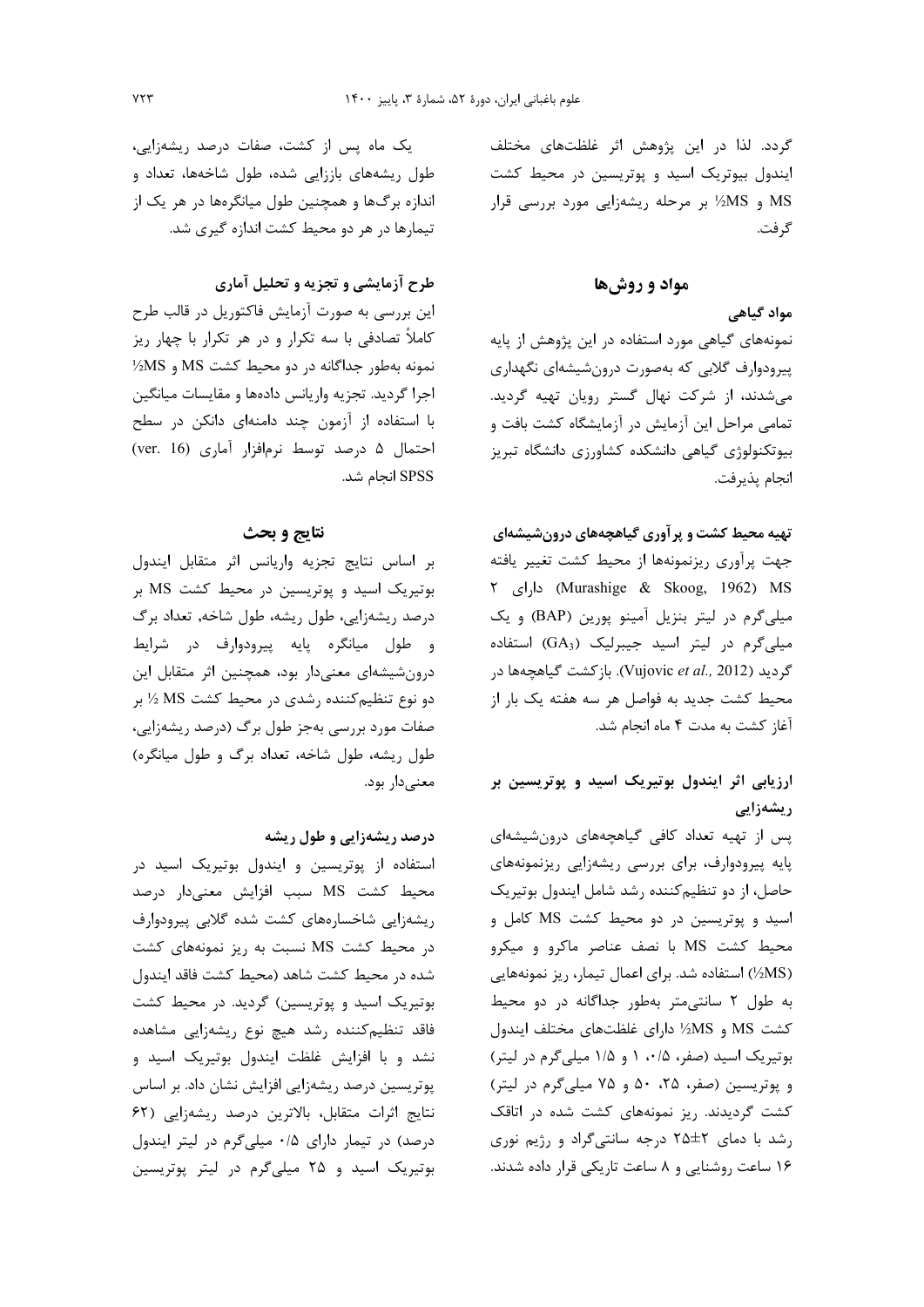مشاهده شد (شكل A-۱). در محيط كشت MS 1⁄2 ریزنمونههای گلابی در محیط کشت فاقد ایندول بوتیریک اسید و پوتریسین ریشهزایی نداشتند و مانند محیط کشت MS استفاده از این دو نوع تنظیم کننده , شد در محیط کشت برای ریشهزایی ضروری بوده است. بالاترین درصد ریشهزایی (۸۸ درصد) در تیمار ۰/۵ میلی گرم در لیتر ایندول بوتیریک اسید بههمراه ۲۵ میلی گرم در لیتر یوتریسین مشاهده شد (شکل B-۱).



استفاده از ایندول بوتیریک اسید و پوتریسین سبب افزایش طول ریشه ریز نمونههای گلابی در محیط کشت MS گردید و بیشترین طول ریشه در تیمارهای دارای ۱

میلی گرم در لیتر ایندول بوتیریک اسید به علاوه ۷۵ میلیگرم در لیتر پوتریسین (۶/٢۶ سانتی متر) و ۰/۵ میلی گرم در لیتر ایندول بوتیریک اسید بعلاوه ۵۰ میلیگرم در لیتر پوتریسین (۶/۱ سانتی متر) ثبت گردید (شكل A-۲). در محيط كشت MS 1⁄2 بين تيمارهاي مختلف تفاوت معنىدارى از نظر طول ريشه مشاهده گردید. در تیمارهای فاقد ایندول بوتیریک اسید با افزایش غلظت يوتريسين طول ريشه نيز افزايش قابل ملاحظهاي نشان دادند. بر اساس شکل X-B بیشترین طول ریشه در تیمار ۰/۵ میلیگرم در لیتر ایندول بوتیریک اسید به همراه ۲۵ میلے گرم در لیتر پوتریسین حاصل گردید.



Figure 2. Mean comparison interaction effect of indole butyric acid and putrescine on root length of pyrodwarf rootstock explants in MS (a) and 1/2 MS (b) mediums.

از مهمترین مراحل در تولید پایههای درختان میوه از طريق كشت بافت، القاي موفقيتآميز ريشهزايي در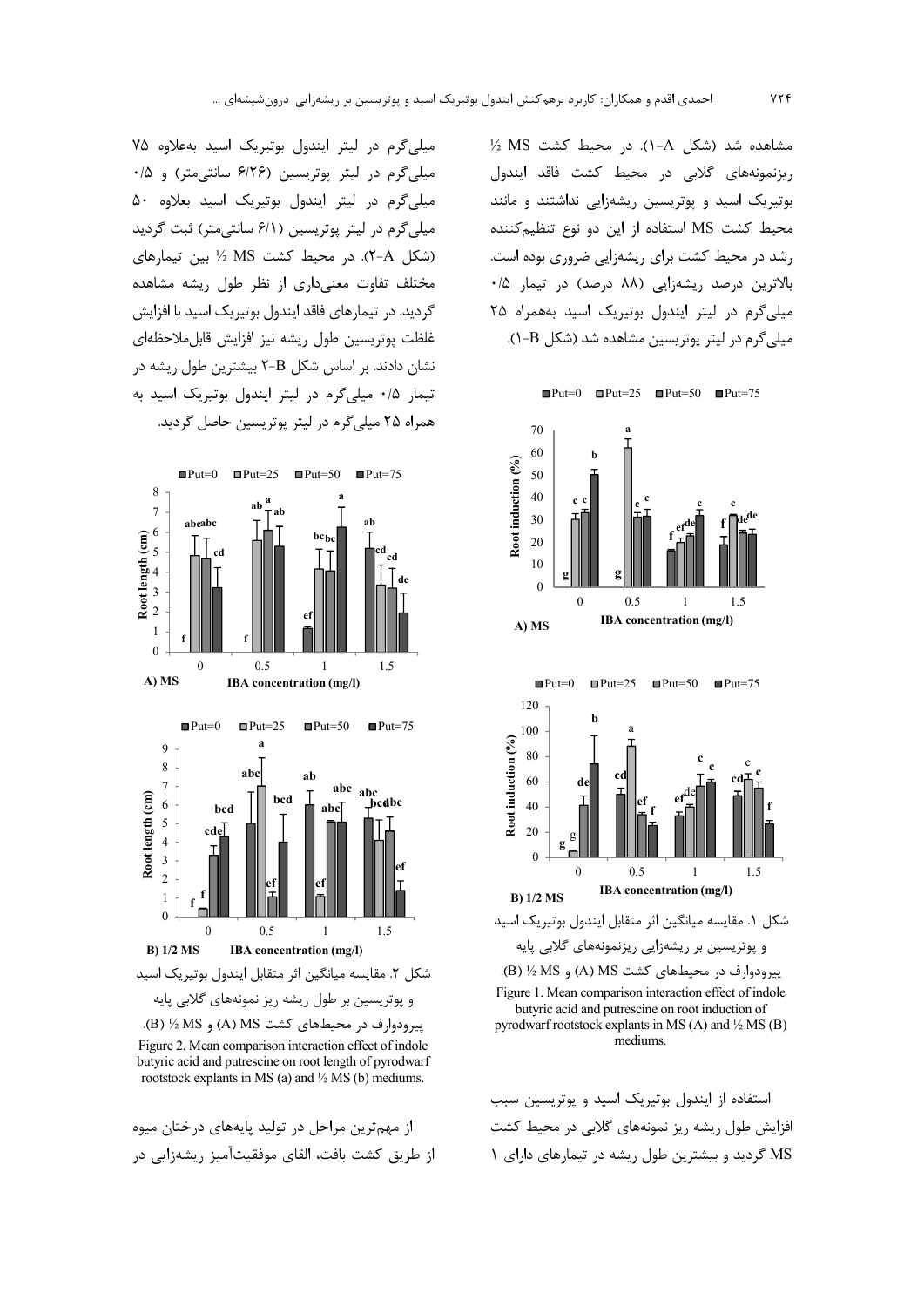ریز قلمههای حاصل از مرحله پرآوری میباشد. براساس گزارش .Sabatini et al تمايز آغازینهای ریشه از سلولهای پارانشیم فلوئم بستگی به نوع و غلظت اکسین مورد استفاده دارد. همچنین گزارش شده است که سلولهای تمایز یافته نیاز به نوع و غلظت مناسبی از اکسین دارند تا قادر باشند به علائم و سیگنالهای ارگانوژنیک پاسخ دهند .(Blakesley & Chaldecott, 1997)

 $\frac{1}{2}$  در پژوهش حاضر از دو محیط کشت MS و MS % با استفاده از غلظتهای مختلف تنظیم کننده رشد ایندول بوتیریک اسید برای ریشهزایی شاخسارههای درونشیشهای گلابی پایه پیرودوارف استفاده شد که درصد ریشهزایی و طول ریشههای باززایی شده در محیط کشت MS ½ به ترتیب ۴۱/۶۷ و ۱۲/۳۰ درصد بیشتر از محيط كشت MS بود. نتايج مختلفي از نظر مناسبترين محیط کشت و تنظیم کنندههای رشد برای ریزازدیادی ارقام مختلف گلابی گزارش شده است. محیط کشت MS توسط بیشتر پژوهشگران در ریزافزایی و ریشهزایی گلابی مورد استفاده قرار گرفته است ( Kadota & Niimi, 2003; Shibli et al., 1997). استقرار و ريشهزايي موفقیتآمیز ریز نمونههای گلابی با استفاده از محیط کشت MS با نصف غلظت نمکهای ماکرو و میکرو توسط .Ruzic et al (2011) Ruzic et al است. براى ریشهدار کردن شاخسارههای درونشیشهای هم گروههای Quoirin & ) QL و OL و Quoirin & ) Lepoivre) با نصف يا يک چهارم غلظت نمکها استفاده كردهاند (Sun et al., 2009). همچنين تعيين مناسبترین محیط کشت برای پراوری و ریشهزایی گیاهان مختلف بستگی به ژنوتیپ، نور، نوع نمکها و Bell et al., 1999; ) تركيبات قندى مورد استفاده دارد .Roozban et al., 2002; Abdollahi et al., 2006; Sun et al., 2009). میزان ریشهزایی ریزنمونههای ارقام مختلف گلابی علاوه بر نوع محیط کشت بستگی به نوع و مقدار تنظیم کنندههای مورد استفاده دارد. بررسی اثر ایندول بوتیریک اسید و پوتریسین بر ریشهزایی شاخسارههای پیرودوارف نشان داد که استفاده از این ترکیبات برای ریشهزایی ریزنمونههای درونشیشهای پایه پیرودوارف گلابی ضروری میباشد و در محیط کشت

فاقد تنظيم كننده رشد هيچ نوع ريشهزايي مشاهده نشد. در هر دو نوع محيط كشت (MS و MS½) بالاترين درصد ریشهزایی در تیمار ۰/۵ میلیگرم در لیتر ایندول بوتیریک اسید و ۲۵ میلی گرم در لیتر پوتریسین حاصل شد. استفاده از ایندول بوتریریک اسید و نفتالین استیک اسید در ریشهزایی درونشیشهای شاخسارههای تولید شده P. syriaca اثرات مثبتی داشت که حداکثر ریشهزایی (۷۲ درصد) در محیط کشت MS دارای ۳ ميلي گرم در ليتر IBA بوده است (Shibili *et al.,* 1997). ایندول بوتیریک اسید در القای ریشهزایی ریز نمونههای پایه گلابیP. betuleafilia بسیار مؤثر بوده است و بالاترین درصد ریشهزایی در ریز قلمههای کشت شده در محیط کشت MS ½ دارای ٢ میلی گرم در لیتر IBA گزارش شده است (Hassanen & Gabr, 2012). همچنین بالاترین درصد ریشهزایی در ریز قلمههای پایه OH×F 230 در محیط کشت دارای IBA گزارش شده است. استفاده از IBA برای ریشهزایی همگروههای دیپلوئید، تریپلوئید و تتراپلوئید گلابی مؤثر بوده است (Sun et al., 2009). درصد ریشهزایی، تعداد ریشه در هر ريز نمونه و طول ريشهچه در گلابى P. pashia تحت تأثیر نوع محیط کشت و تنظیمکنندههای رشد گزارش شده است. NAA با غلظت ١ ميلي گرم در ليتر و IBA با غلظت ٠/١ ميلي گرم در ليتر در محيط كشت MS با نصف غلظت عناصر ماكرو و ميكرو به ترتيب عامل القای ۲۷/۴۶ و ۱۴/۰۸ درصد ریشهزایی در ریز قلمههای P. pashia گرديدهاند (Rehman et al., 2014). طبق گزارش Hausman (2003) كارايي بالاي IBA در القاي ریشهزایی، به علت سرعت کند اکسیداسیون این ترکیب در داخل بافتهای گیاهی میباشد. استفاده از IBA برای افزایش ۱۰۰ درصدی ریشهزایی شاخههای باززایی شده Ruzic et al., ) بايه پيرودوارف مؤثر گزارش شده است  $. (2008; 2011)$ 

در مورد تأثیر پلیآمینها بر ریشهزایی ارقام مختلف گلابی گزارشی یافت نشد و به نظر می رسد پژوهش حاضر اولین گزارش در مورد اثر پوتریسین بر ریشهزایی گلابی پایه پیرودوارف در شرایط درونشیشهای باشد. بطورکلی نتایج محققان پیشین نشان داده است که استفاده از پوتریسین اثر افزایشی در ریشهزایی و طول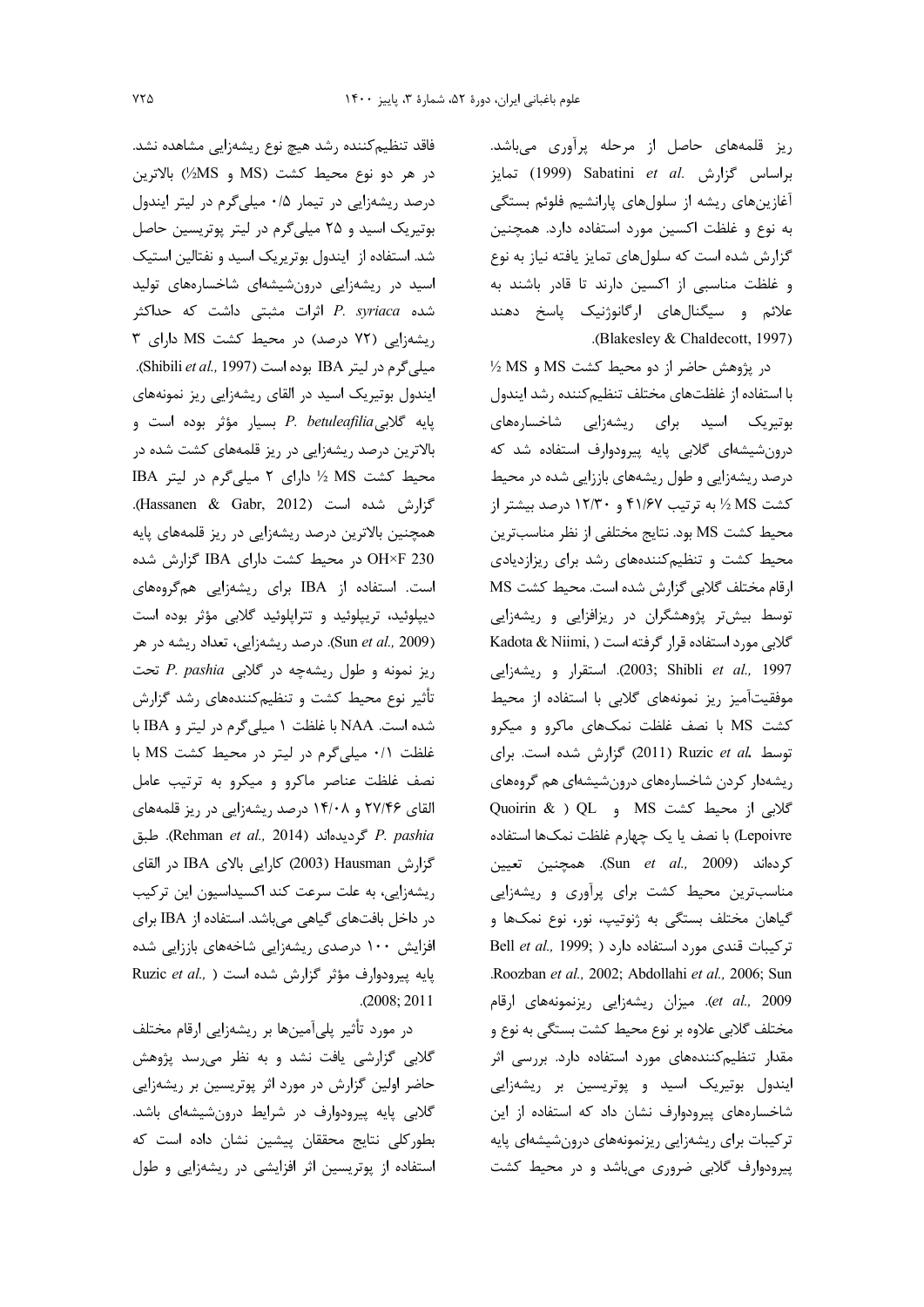ریشه همراه با ایندول بوتیریک اسید داشت ( De Gyves .(et al., 2007; Cristofori et al., 2010

استفاده از پلی آمینها برای القای ریشهزایی در ریز نمونههای پایههای گیاهان چوبی گزارش شده است. یوتریسین از جمله ترکیبات پلی آمینی است که نه تنها سمّیت اندکی داشته، بلکه القای ریشهزایی را تسریع می *ک*ند. در حقیقت به نظر می رسد پلی آمینها در فرآیندهای متعددی شامل تقسیمات سلولی، سنتز پروتئینها و اسیدهای نوکلئیک نقش اساسی دارند و بنابراین اثرات متعددی در تکامل و اندامزایی گیاهان مختلف دارند (Tiburcio & Alcázar, 2018). طبق گزارش Yadollahi & Yadollahi (2012) استفاده از غلظتهای پایین پوتریسین در مقایسه با ایندول بوتیریک اسید در القای ریشهزایی ریز نمونههای پایه 677 (هيبريد هلو و بادام) مؤثرتر بوده است.

طول شاخه

غلظتهای مختلف ایندول بوتیریک اسید و پوتریسین اثرات متفاوتی بر رشد شاخههای کشت شده پایه پیرودوارف در محیط کشت MS داشت و استفاده از غلظتهای ۵۰ میلیگرم در لیتر پوتریسین و ۰/۵ میلی گرم در لیتر ایندول بوتیریک اسید به همراه ۲۵ میلی گرم در لیتر پوتریسین رشد طولی شاخههای کشت شده را به ترتیب به میزان ۴/۵ و ۸ درصد نسبت به طول شاخههای تیمار شاهد افزایش دادند (شکل A-۳). در محیط کشت MS ½ بالاترین طول شاخه در تیمارهای دارای ایندول بوتیریک اسید و پوتریسین تفاوت معنیداری با نمونه شاهد نداشتند و حداکثر طول شاخه ۴ سانتیمتر بود که در تیمار ۱/۵ میلیگرم در لیتر ایندول بوتیریک اسید به همراه ۷۵ میلیگرم در لیتر پوتریسین مشاهده گردید (شکل F-B).

میزان رشد شاخسارههای کشتشده گلابی ييرودوارف در محيط كشت MS و MS ½ تقريباً مشابه بود که در ترکیبی از ایندول بوتیریک اسید و پوتریسین بالاترین رشد ثبت گردید. میزان پرآوری، طول و تعداد شاخه در ریزازدیادی گلابی به غلظت تنظیم کنندههای رشد در محیط کشت، نوع محیط کشت، هورمونهای افزودنی دیگر و رقم مورد استفاده بستگی دارد. در اکثر

آزمایشهای انجام شده استفاده از سایتوکینینها برای پرآوری شاخسارههای کشت شده گلابی گزارش شده است (Shibli et al., 1997). برای شاخهزایی رقم بوره بوسک، محیط MS همراه با ۵ میکرومولار بنزیل آدنین و  $\cdot$ /۶ میکرومولار  $\text{GA}_3$  و ۱۵ $\cdot$  میکرومولار IBA پیشنهاد شده است (Bell et al., 1999). عرضه يوتريسين خارجي در غلظت ۴۰ میلی مولار منجر به افزایش تعداد شاخهها و طول ساقه در شرایط درونشیشهای در گیاه Cichorium intybus گردیده است. نقش تحریکی پوتریسین روی باززایی ریز نمونهها ممکن است از طریق ایجاد تغییر مناسب در سلولهای مستعد و تبدیل آنها به جنین باشد. پلیآمینها برای رشد و نمو متعادل گیاهچهها یعنی رشد همزمان شاخهها و ریشهها مفید هستند (Bias el al., 2000).

 $Plut=0$   $Plut=25$   $Plut=50$   $Plut=75$ 





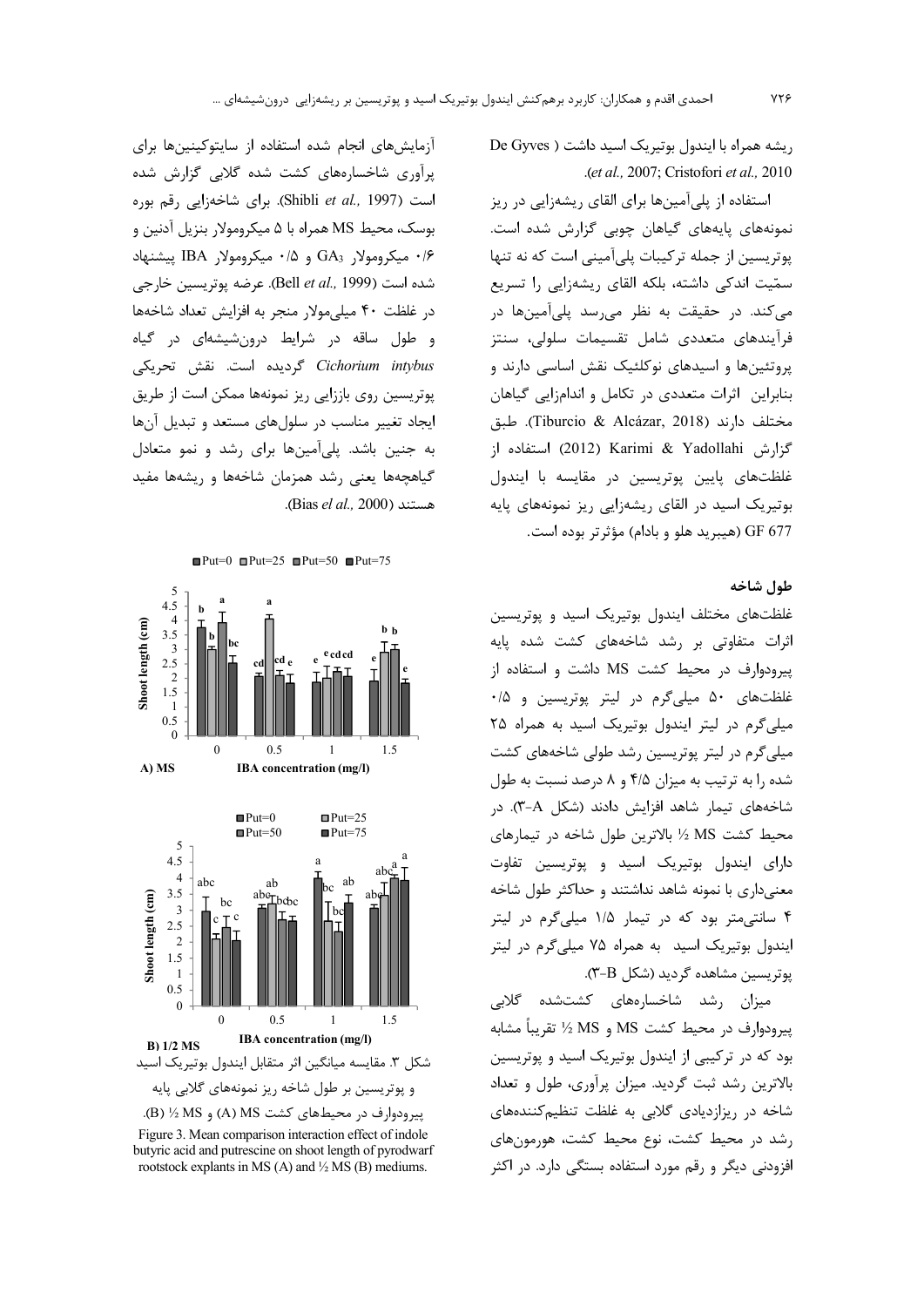

Figure 4. Mean comparison interaction effect of indole butyric acid and putrescine on leaf number of pyrodwarf rootstock explants in MS (A) and 1/2 MS  $(B)$  mediums.



و پوتریسین بر طول برگهای باززایی شده ریزنمونههای گلابی پایه پیرودوارف در محیط کشت MS.

Figure 5. Mean comparison interaction effect of indole butyric acid and putrescine on length of regenerated leaves of pyrodwarf rootstock explants in MS medium.

تعداد و طول برگ و تعداد میانگره

تعداد برگ نمو یافته در شاخههای گلابی بهطور معنیداری تحت تأثیر تنظیمکنندههای رشد قرار گرفته بود. در محیط کشت MS استفاده از ایندول بوتیریک اسید به تنهایی اثر بسیار بارزتری در افزایش تعداد برگجههای ریز نمونههای کشت شده داشت. بهطوری که بیشترین تعداد برگ در غلظتهای ۰/۵ (۱۸/۶۶ برگ) و ١ (١٨/۶۶ برگ) ميلي گرم در ليتر ايندول بوتيريک اسيد مشاهده شد (شكل ۴- الف). در محيط كشت MS 1⁄2 بیشترین تعداد برگ در محیط کشتهای دارای ۰/۵ میلی گرم در لیتر ایندول بوتیریک اسید + ۲۵ میلی گرم در لیتر پوتریسین (٢٣ برگ) و محیط دارای ١/۵ میلیگرم در لیتر ایندول بوتیریک اسید و فاقد پوتریسین (۲۱ برگ) ثبت گردید (شکل ۴، ب). تعداد برگ در شاخسارههای کشت شده گلابی در محیط کشت MS ½ در حدود ۲۳/۲۶ درصد بیشتر از محیط کشت MS بود که در محیط کشت MS اثر ایندول بوتیریک اسید در افزایش تعداد برگ بارزتر بود و در محیط کشت MS ½ بیشترین تعداد برگ در محیطهای کشت دارای ۰/۵ میلی گرم در لیتر ایندول بوتیریک اسید بعلاوه ۲۵ میلیگرم در لیتر پوتریسین (۲۳ برگ) و محیط دارای ۱/۵ میلی گرم در لیتر ایندول بوتیریک اسید و فاقد پوتریسین (۲۱) ثبت گردید.

د<sub>ا</sub> محیط کشت MS میانگین طول برگهای باززایی شده در ریز نمونههای کشت شده پیرودوارف در محیط کشت فاقد تنظیم کنندههای رشد ۰/۹۷ سانتی متر بود و تیمارهای ۷۵ میلی گرم در لیتر پوتریسین و ۱/۵ میلیگرم در لیتر ایندول بوتیریک اسید به ترتیب به میزان ۴۶ و ۳۴/۵۷ درصد سبب افزایش قابل توجه طول برگها نسبت به ریز نمونههای شاهد گردید (شکل ۵). در محیط کشت ½ MS اثر ایندول بوتیریک اسید و پوتریسین بر طول برگهای باززایی شده معنیدار نبود. بیشترین طول برگ در محیط کشت MS در تیمارهایی که دارای بالاترین غلظت ایندول بوتیریک اسید (۱/۳ سانتی متر) و یا پوتریسین (۱/۴ سانتی متر) بود، حاصل شد. در محیط کشت MS ½ طول برگ تحت تأثیر تیمارهای مورد پرسے قرار نگرفته بود.

**YTY**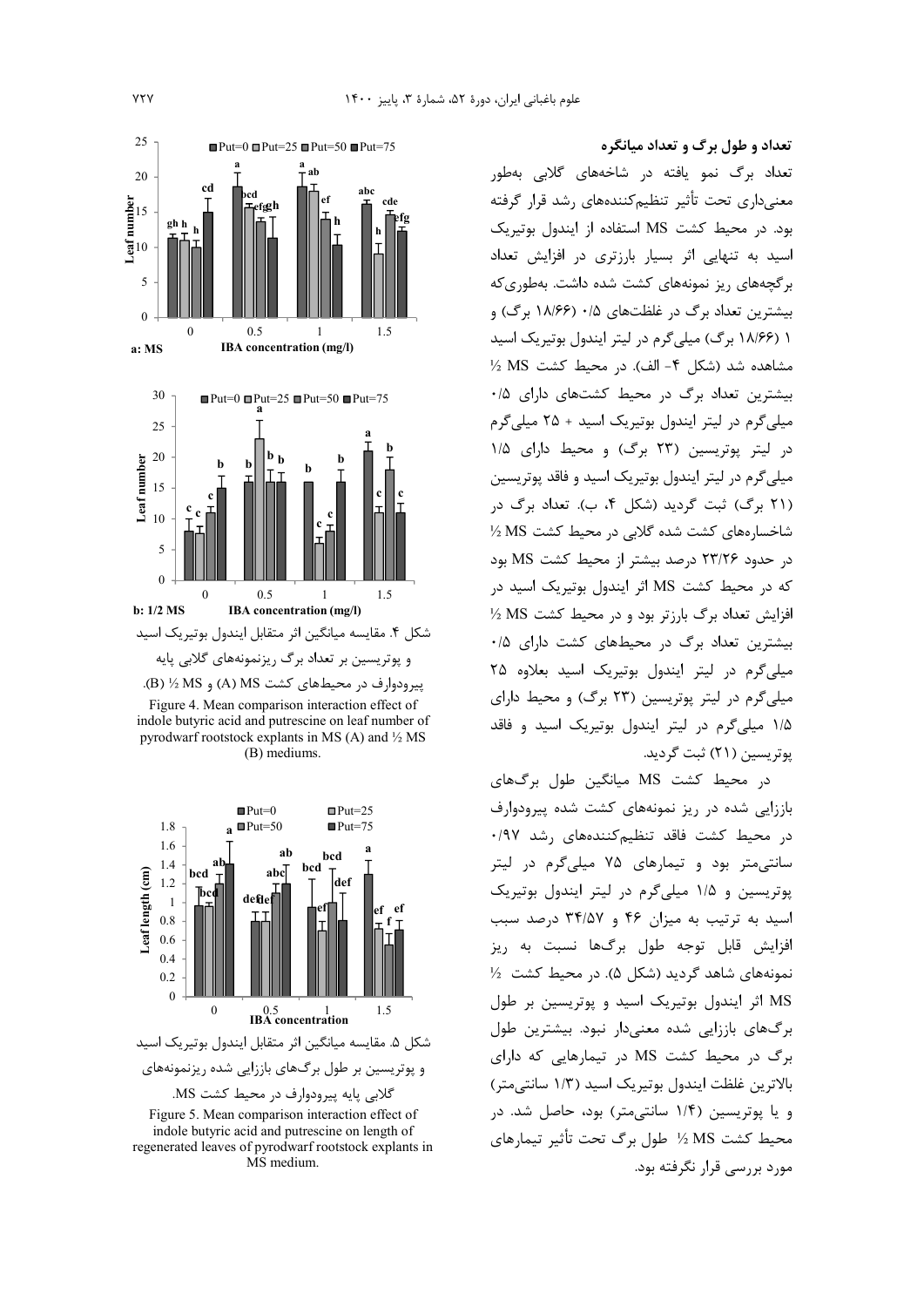

و پوتریسین بر طول میانگره ریزنمونههای گلابی پایه ييرودوارف در محيط كشت A) MS) و B) 3⁄2 MS. Figure 6. Mean comparison interaction effect of indole

butyric acid and putrescine on internode length of pyrodwarf rootstock explants in MS (A) and  $\frac{1}{2}$  MS (B) mediums.

نتىجەگىرى كلى بررسی اثر ایندول بوتیریک اسید و پوتریسین بر ریشەزایی شاخسارەهای پیرودوارف نشان داد که استفاده از این ترکیبات برای ریشهزایی ریزنمونههای درونشیشهای ضروری میباشد و در محیط کشت فاقد تنظیم کنندههای رشد هیچ نوع ریشهزایی مشاهده نشد. درصد ریشهزایی و طول ریشههای باززایی شده در محیط كشت MS 1⁄2 بيشتر از محيط كشت MS كامل بود. بر اساس نتايج بهدستآمده استفاده از محيط كشت MS ½ همراه با ۰/۵ میلیگرم در لیتر ایندول بوتیریک اسید و ۲۵ میلی گرم در لیتر پوتریسین برای حداکثر ریشهزایی در گلابی پایه پیرودوارف قابل توصیه می باشد.

استفاده از ایندول بوتیریک اسید در محیط کشت MS به تنهایی سبب کاهش معنیدار طول میانگره شاخسارههای کشت شده گلابی گردید. بهطوریکه کوتاهترین میانگرهها در تیمارهای دارای غلظتهای مختلف ایندول بوتیریک اسید (۰/۵، ۱ و ۱/۵ میلی گرم در لیتر) و فاقد پوتریسین مشاهده شد. با این وجود بیشترین طول میانگره در ریزنمونههای کشت شده در محیط کشت دارای ۵۰ میلیگرم در ليتر پوتريسين (٣/٩٨ سانتي متر) و فاقد ايندول بوتیریک اسید مشاهده گردید (شکل A-۶). در محیط کشت MS ½ از نظر طول میانگره دو تیمار ١ میلی گرم در لیتر ایندول بوتیریک اسید+ ۲۵ میلی گرم در لیتر پوتریسین و ۱/۵ میلیگرم در لیتر ایندول بوتیریک اسید+ ۷۵ میلیگرم در لیتر پوتریسین به ترتیب با ۴/۴ و ۳/۴ برگ در هر شاخه تفاوت معنی داری با نمونه شاهد نداشتند ولی با سایر تیمارها این تفاوت معنی دار بود (شکل B-۶). بیشترین طول میانگره در محیط کشت MS (۳/۹۸ سانتی متر) در محيط فاقد ايندول بوتيريک اسيد و داراي ۵۰ میلی گرم در لیتر پوتریسین حاصل شد. در محیط <sup>11</sup> MS بیشترین طول میانگره (۴/۴ سانتی متر) در محیط کشت دارای یک میلی گرم در لیتر ایندول بوتیریک اسید و ۲۵ میلیگرم در لیتر پوتریسین مشاهده گ دىد.

توسعه برگ ريزنمونهها مىتواند تحت تأثير محيط كشت قرار گيرد (Abdollahi el al., 2006). عوامل محیطی مثل دما، نور و طول مدت روشنایی در کنار ترکیب هورمونی محیط کشت، می تواند باعث بهبود Abdollahi el al., ) صفات ريز نمونهها شود 2006). در طول مراحل مختلف نمو گیاهان میزان سنتز پلیآمینها متغیر است و در مرحله تقسیم سلولی میزان سنتز پلی آمینها به بیشترین میزان خود می٫سد. افزایش بیوسنتز این ترکیبات د٫ بافتهای در حال رشد از جمله تشکیل آغازندههای برگ با افزایش , شد گیاهان همبستگی دارد ( Arias et al., 2005). وجود پلی آمینها در تمام اندامهای گیاهی مبین نقش کلیدی آنها در تنظیم رشد گیاهان مے باشد (Kaur-Sawhney et al., 1980).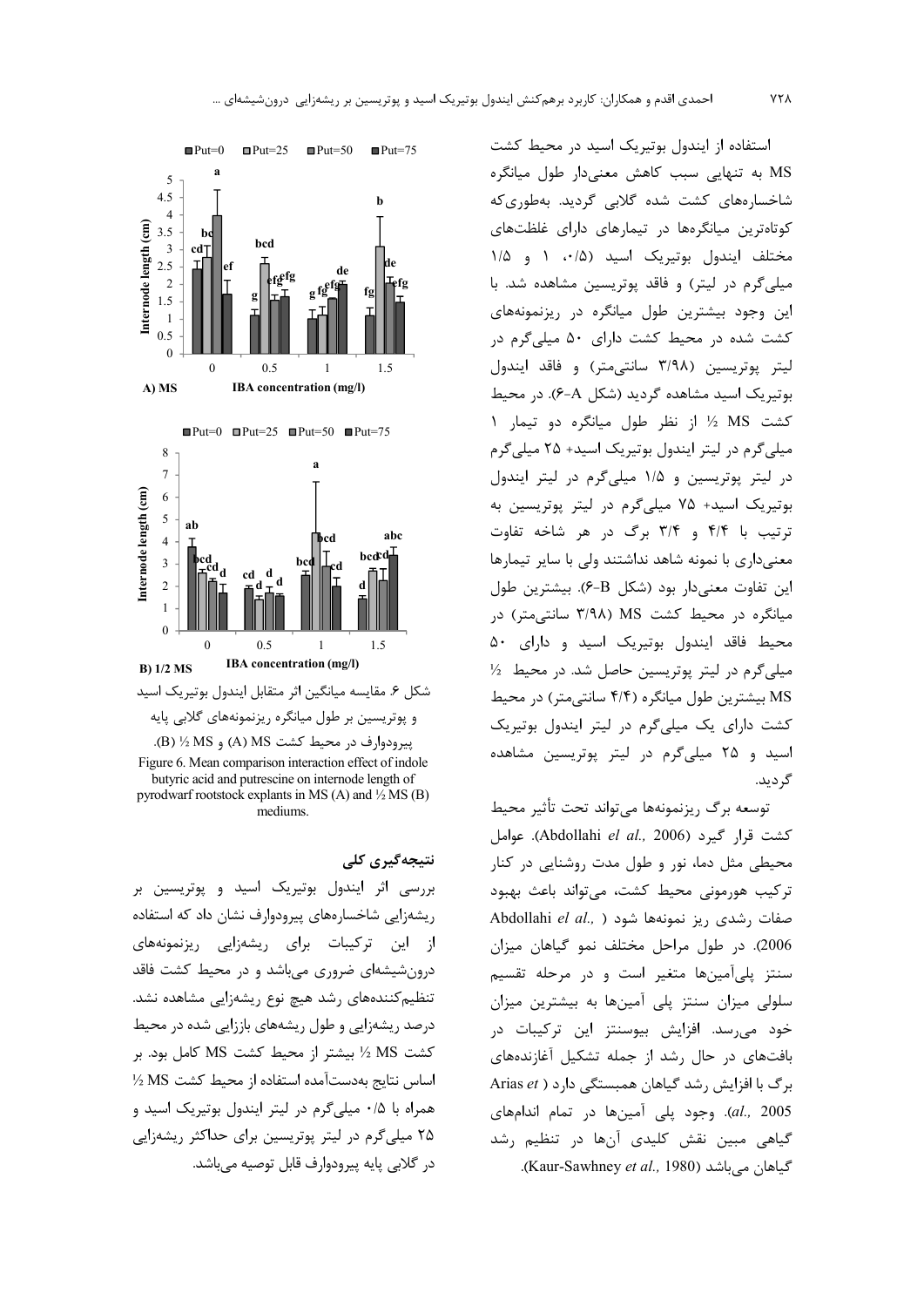#### **REFERENCES**

- 1. Abdollahi, H., Rosario, M., & Eddo, R. (2006). Optimisation of regeneration and maintenance of morphogenic callus in pear (*Pyrus communis* L.) by simple and double regeneration techniques. *Scientia Horticulturae*, 108, 352-358.
- 2. Arias, M., Carbonell, J., & Agusti, M. (2005). Endogenous free polyamines and their role in fruit set of low and high parthenocarpic ability citrus cultivars. *Journal of Plant Physiology*, 126(8), 845-853.
- 3. Bell, R.L., Scorza, R., Srinivasan, C.H., & Weeb, K. (1999). Transformation of Beurre Bosc pear with the rolc gene. *Journal of the American Society for Horticultural Science*, 124(6), 570-574.
- 4. Bias, H.P., Sudha, G.S., & Ravishankar, G.A. (2000). Putrescine and silver nitrate influences shoot multiplication, *in vitro* flowering and endogenous titers of polyamines in *Circhoorium intybus* L. cv. Lucknow local. *Journal of Plant Growth Regulation,* 19, 238-248.
- 5. Blakesley, D., & Chaldecott, M.A. (1997). The role of endogenous auxin in root initiation. *Plant Growth Regulators*, 13(1), 77-84.
- 6. Cristofori, V., Rouphael, Y., & Rugini E. (2010). Collection time, cutting age, IBA and putrescine effects on root formation in *Corylus avellana* L. cuttings. *Scientia horticulturae*, 124(2), 189-194.
- 7. De Gyves, E. M., Royani, J. I., & Rugini, E. (2007). Efficient method of micropropagation and *in vitro* rooting of teak (*Tectona grandis* L.) focusing on large-scale industrial plantations. *Annals of Forest Science*, 64(1), 73-78.
- 8. El-Sharnouby, M.E., & Essam, E.R. (2006). Micropropagation of pear rootstock *(Pyrus Communis*) by using tissue culture technique and gamma irradiation. *Isotope and Radiation Research*, 38(4), 1195-1202.
- 9. Hassanen, S.A., & Gabr, M.F. (2012). *In vitro* propagation of pear *Pyrus betulaefolia* rootstock. *American-Eurasian Journal of Agricultural & Environmental Sciences*, 12(4), 484-489.
- 10. Hausman, J.F. (2003). Changes in peroxidase activity, auxin level and ethylene production during root formation by poplar shoots raised in vitro. *Plant Growth Regulators*, 13(3), 263-268.
- 11. Kadota, M., & Niimi, Y. (2003). Effects of cytokinion types and their concentrations on shoot proliferation and hyperhydricity in in vitro pear cultivars shoots. *Plant Cell Tissue and Organ Culture*, 72, 201-265.
- 12. Karimi, S., & Yadollahi, A. (2012). Using putrescine to increase the rooting ability of hardwood cuttings of the peach × almond hybrid GF677. *Journal of Agrobiology,* 29(2), 63-69.
- 13. Kaur-Sawhney, R., Flores, H.E., & Gaston, A.W. (1980). Polyamin-induced DNA synthesis and mitosis in oat leaf protoplasts. *Plant Physiology*, 65, 368-370.
- 14. Murashige, T., & Skoog, F. (1962). A revised medium for rapid growth and bioassays with tobacco tissue cultures. *Physiologia Plantarum*, 15, 473-497.
- 15. Paprstein, F., Sedlak, J., Sillerova, J., & Korba, J. (2013, July). *In vitro* evaluation of cultivar resistance to fire blight. *In XIII International Workshop on Fire Blight,* 29 October 2014, Zurikh, Switzerland, pp. 259- 262.
- 16. Rehman, H.U., Gill, M.I.S., Sidhu, G.S., & Dhaliwal, H.S. (2014). Micropropagation of Kainth (*Pyrus pashia*) - an important rootstock of pear in northern subtropical region of India. *Journal of Experimental Biology and Agricultural Sciences*, 2(2), 188-196.
- 17. Roozban, M.R., Arzani, K., & Moieni, A. (2002). Study on *in vitro* propagation of some Asian pear (*Pyrus serotina* Rehd.) cultivars. *Seed and Plant*, 18, 348-361. (In Farsi).
- 18. Rugini, E., Jacoboni, A., & Luppino, M., (1993). Role of basal shoot darkening and exogenous putrescine treatments on *in vitro* rooting and on endogenous polyamine changes in difficult-to-root woody species. *Scientia Horticulturae*, 53, 63-72.
- 19. Rugini, E., Politi, V., Bignami, C., De Agazio, M., & Grego, S. (1989). Effect of polyamine treatments on rooting cutting of three olive cultivars. 1 December 1989, *In International Symposium on Olive Growing*, pp. 97-100.
- 20. Ruzic, D.J., Vujovi, T., Milenkovi, S., Cerovi, R., & Mileti, R. (2008). The infuence of Imidazole fungicides on multiplication in vitro of Pyrodwarf pear rootstock. *Australian Journal of Crop Science*, 1(2), 63-68.
- 21. Ruzic, D.J., Vujovic, T., Nikolic, D., & Cerovic, R. (2011). In vitro growth responses of the 'Pyrodwarf' pear rootstock to cytokinin types. *Romanian Biotechnological Letters*, 16(5), 6630-6637.
- 22. Sabatini, S., Beis, D., Wolkenfelt, H., & Murfett, J. (1999). An auxin-dependent distal organizer of pattern and polarity in the Arabidopsis root. *Cell*, 99(5), 463-472.
- 23. Sun, Q., Sun, H., & Bell, R.L. (2009). Effect of polyvinyl alcohol on *in vitro* rooting capacity of shoots in pear clones (*Pyrus communis* L.) of different ploidy. *Plant Cell Tissue and Organ Culture*, 99, 299-304.